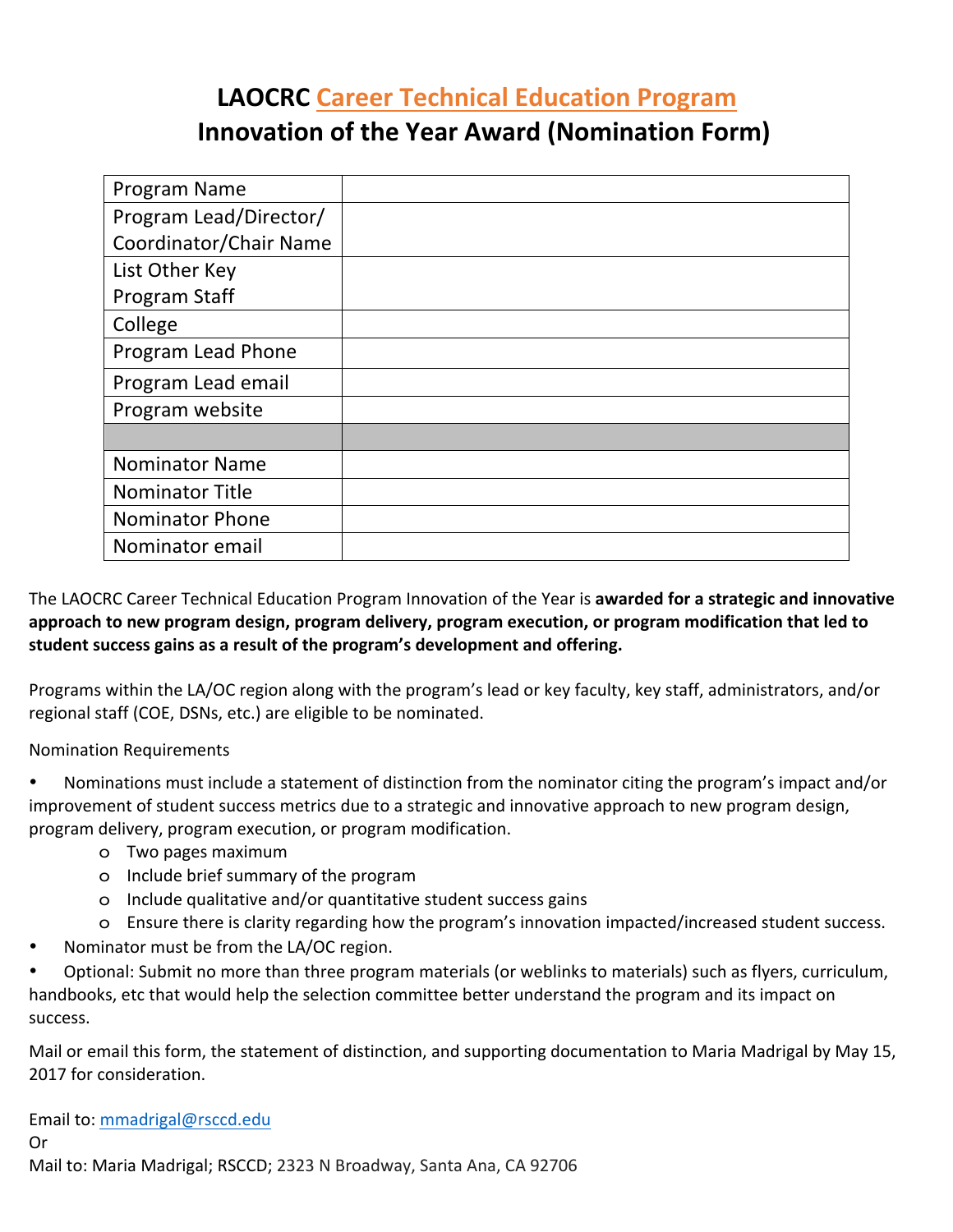# **LAOCRC Workforce Development Innovation of the Year Award (Nomination Form)**

| Program Name           |  |
|------------------------|--|
| Program Lead/Director/ |  |
| Coordinator/Chair Name |  |
| List Other Key         |  |
| Program Staff          |  |
| College or Site        |  |
| Program Lead Phone     |  |
| Program Lead email     |  |
| Program website        |  |
|                        |  |
| <b>Nominator Name</b>  |  |
| <b>Nominator Title</b> |  |
| <b>Nominator Phone</b> |  |
| Nominator email        |  |

The LAOCRC Workforce Development Innovation of the Year is awarded to an individual or team whose **innovative** and creative approach to solving a workforce need in the region advances the regional economy, increases employees' skills, job mobility, and/or wages; and/or creates a workforce solution within a company/industry.

Innovative workforce development programs within the LA/OC region along with the program's lead or key faculty, key staff, administrators, regional staff (COE, DSNs, etc.), and/or regional partners (WDBs, Chambers, etc) are eligible to be nominated. 

Nomination Requirements

Nominations must include a statement of distinction from the nominator citing how the workforce development program's innovative and creative approach to solving a workforce need in the region advanced the regional economy, increased employees' skills, job mobility, and/or wages; and/or created a workforce solution within a company/industry.

- o Two pages maximum
- o Include brief summary of the workforce development program's innovation/creative strategy
- o Include qualitative and/or quantitative employee gains and/or business/industry gains
- o Ensure there is clarity regarding how the program's innovation impacted/increased the workforce and industry.
- Nominator must be from the LA/OC region.

Optional: Submit no more than three program materials (or weblinks to materials) such as flyers, curriculum, handbooks, etc that would help the selection committee better understand the program and its impact on the workforce and industry.

Mail or email this form, the statement of distinction, and supporting documentation to Maria Madrigal by May 15, 2017 for consideration.

Email to: mmadrigal@rsccd.edu Or Mail to: Maria Madrigal; RSCCD; 2323 N Broadway, Santa Ana, CA 92706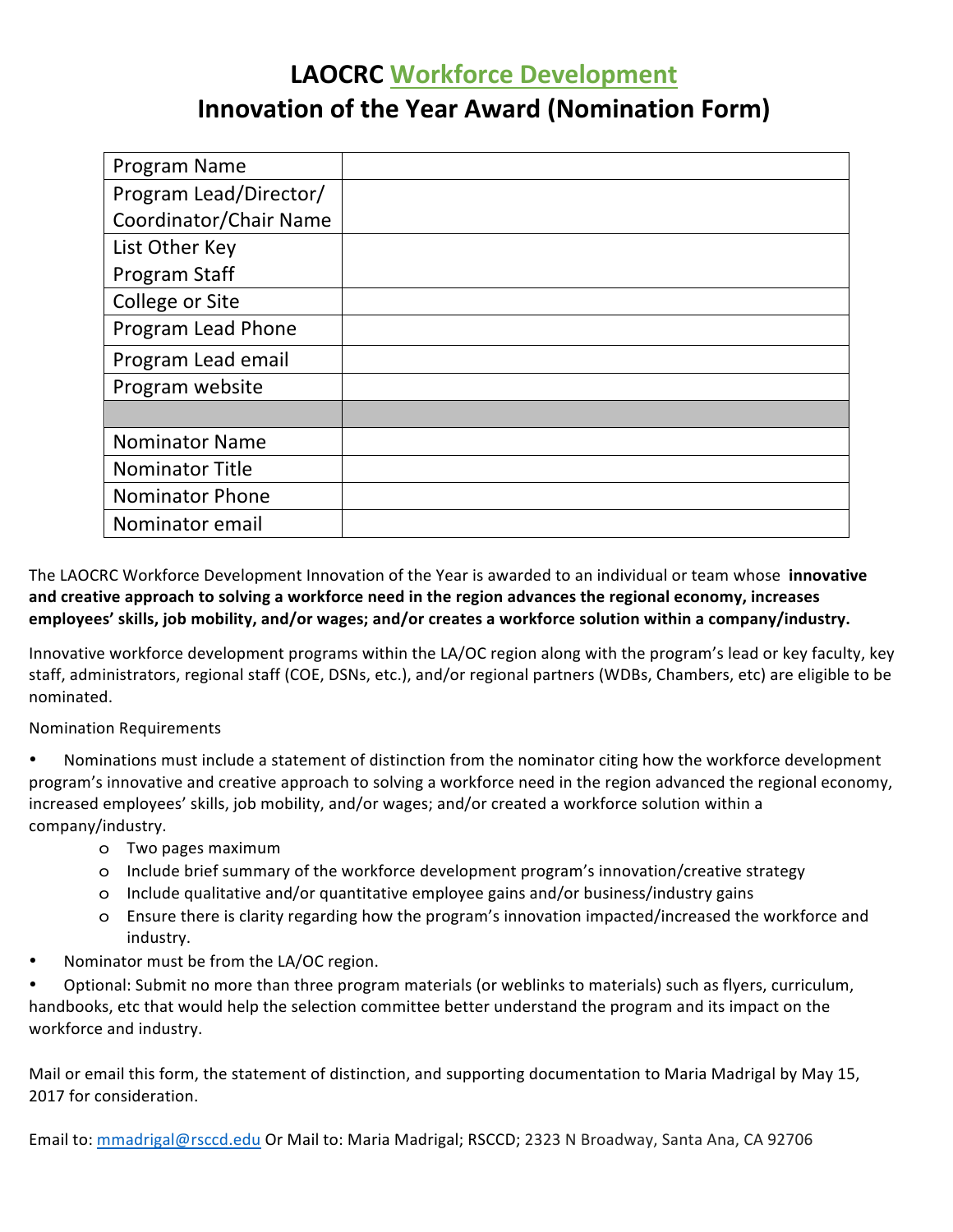## **LAOCRC** Regional Collaboration Leader of the Year Award **(Nomination Form)**

| Nominee Name           |  |
|------------------------|--|
| Title                  |  |
| College or Site        |  |
| Phone                  |  |
| email                  |  |
|                        |  |
| <b>Nominator Name</b>  |  |
| <b>Nominator Title</b> |  |
| <b>Nominator Phone</b> |  |
| Nominator email        |  |

The LAOCRC Regional Collaboration Leader of the Year is awarded for outstanding leadership of a successful regional **collaborative effort or project.** 

LA/OC faculty, administrators, and regional staff (COE, DSNs, etc.) are eligible to be nominated.

#### Nomination Requirements

- Nominations must include a statement of distinction from the nominator citing how the nominee has exceeded expectations, delivered exceptional regional outcomes, and lead a successful regional collaboration or regional project.
	- o Two pages maximum
	- o Include a brief summary of the regional collaboration or project
	- o Include examples how the nominee created a collaborative environment and exceeded planned outcomes and expectations.
	- o Ensure there is clarity regarding how the nominee's leadership made a significant positive impact on the collaboration or project.
- Nominator must be from the LA/OC region.

Optional: Submit no more than three supplemental materials (or weblinks to materials) such as flyers, letters of support, articles, etc that would help the selection committee better understand the nominee's leadership and contribution to the success of the collaboration or project.

Mail or email this form, the statement of distinction, and supporting documentation to Maria Madrigal by May 15, 2017 for consideration.

Email to: mmadrigal@rsccd.edu Or Mail to: Maria Madrigal; RSCCD; 2323 N Broadway, Santa Ana, CA 92706